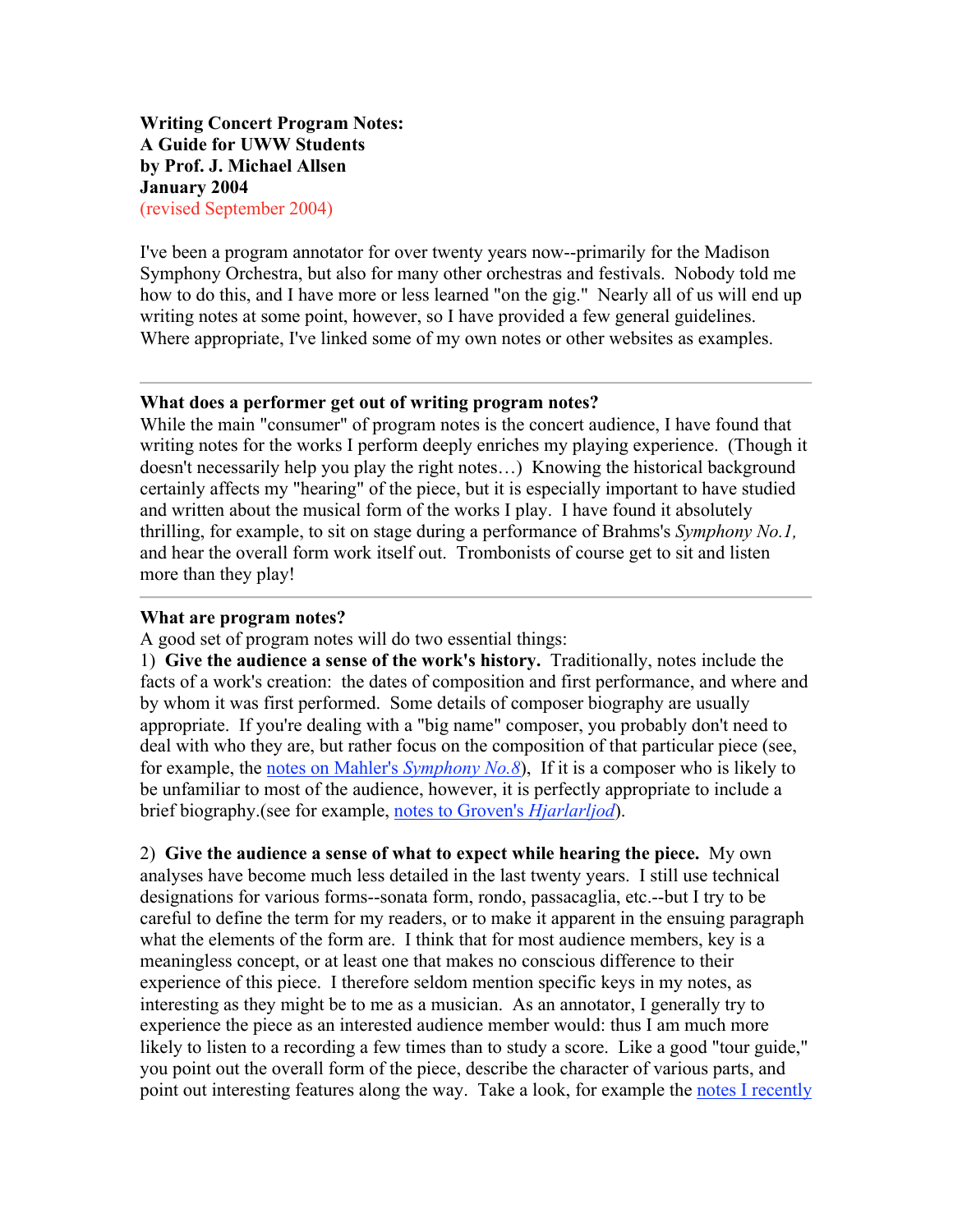wrote for Rorem's *Mallet Concerto*-- an atypical and challenging case, since we did the world premiere of the work, and there was of course no recording. What I had to do for this piece was to translate from the experience of reading the score to what the concerto will sound like to an audience member.

### **Format, Length, and Style**

Actually the two elements given above are a nice general outline for most program notes: start with information on the composer and the history of the piece, and work your way towards the piece itself. See, for example, my notes for Chavez's *Sinfonia India.* Here, the first three paragraphs give a little information on the composer and discuss the details of the work's composition. The fourth paragraph discusses the instrumentation, which is a point I found particularly interesting about this piece. The final paragraph briefly describes the music of the *Sinfonia India.*

There is no set length for program notes...aside from the ones I'm assigning you to write for my class! I know that I almost always end up writing more than my orchestras want to publish: by the time I'm finished, my notes for a kind of typical symphony (overture +concerto + symphony or other large orchestral work) are often 2500-3000 words. I usually edit them to about 1600-1800 words for the printed program, which seems to be relatively standard. This is probably still quite a bit longer than you need for a recital or a chamber music program, or a public school music concert. Generally a page or two in the program (say 400-1000 words) is adequate.

This is not a research paper: program notes should avoid stiff and formal "academic" language. It is not necessary to cite authors unless you are using a direct quote, though if I am summarizing a great deal of material from a single book or article, I tend to give the author an informal citation. See for example, the notes on Walton's first symphony, where I drew heavily on a newly-published biography and gave the author a nod. Keep in mind that you're writing for a group of interested and generally well-educated people (who may not know much about musical terminology) rather that for a bunch of musicians. I try to strike a fairly conversational tone, and leave all of the musicological jargon and pomposity at home.

#### **Plagiarism**

It's just as reprehensible in program annotation as it is any other form of writing. In this age of endless stuff available on line, there is a real temptation to simply cut and paste material from several online sources, or worse yet, to simply lift someone's program notes and present them as your own. I have caught a few occasions where someone did this to me, and I shudder to think of how many times it's happened without my knowledge. (One of my main motivations for putting up this page was reading a program note notes by a UWW student that was simply copied and pasted from the first website found in a Google search.) Bear in mind that anytime you do this, you are stealing - intellectual theft is no different than any other kind. It is taken for granted, however, that program notes are going to be a summary of information from elsewhere in your own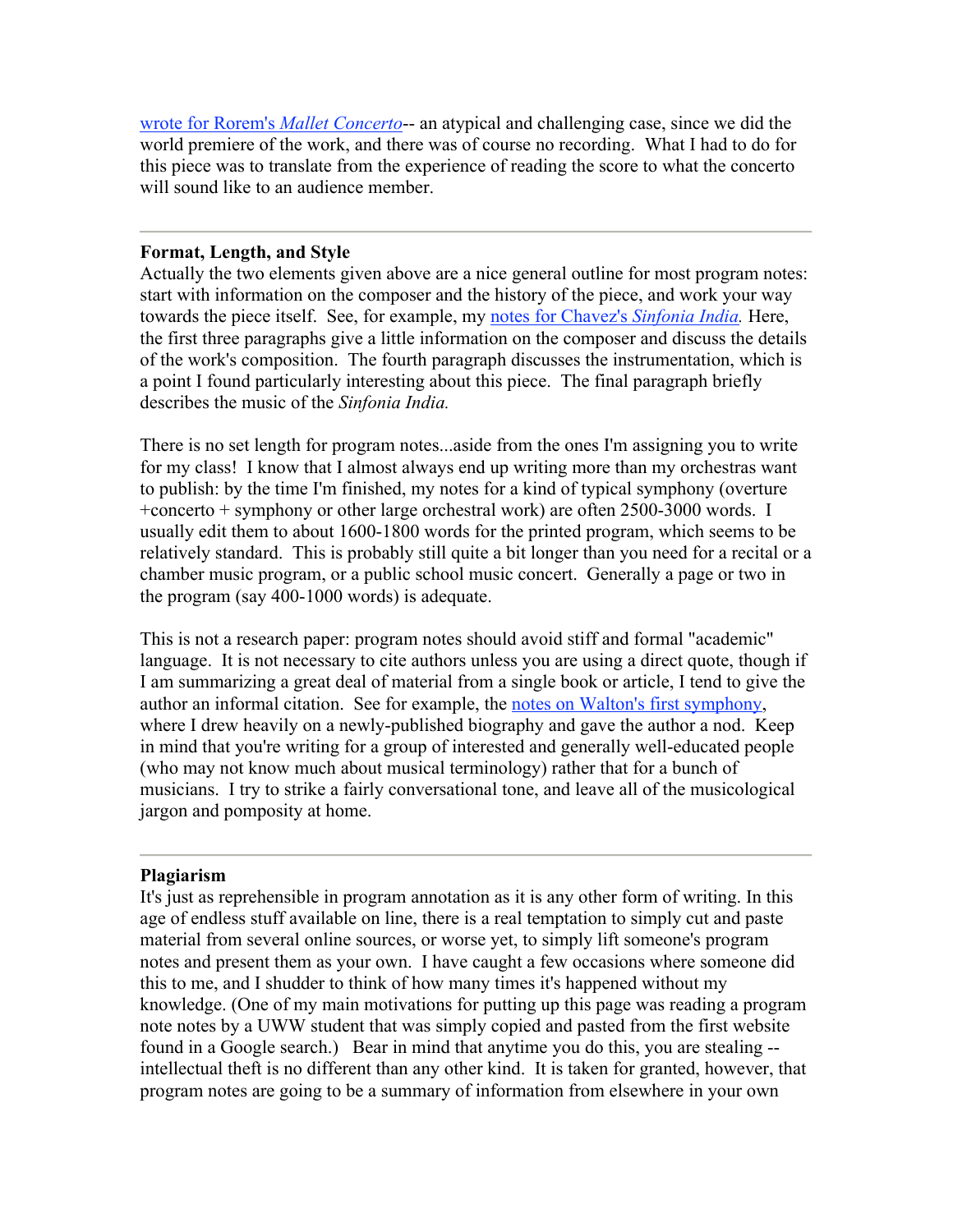words, unless you're using a direct quote. This kind of writing is obviously not held to the same standard of "showing your work" as a research paper, but that doesn't excuse simply ripping off someone else's text and passing it off as your own.

# **Texts and Translations**

I'm pretty fussy about translations of vocal texts. "Singing" translations (i.e., those translations often included under the original text in vocal scores) are generally worthless to an audience member who really wants to make sense of what's being sung. I try to find idiomatic English translations -- that is, translations that convey the sense of the original language without worrying about rhyme or singability. If you're lucky, you'll find a suitable translation in the score, on a liner note, online, or in a reference book. I think that, especially if you will be singing the work you are writing about, you should look very closely at translations, and not be afraid to puzzle out something that is idiomatic, even if it is a language you don't know well. As an annotator and as an audience member, I always like the format where a line-by-line translation apppears next to the original text. (see, for example, the translations I did for a recent MSO holiday program) If printing costs allow, I usually like to provide texts for works sung in English as well. Not to be snippy or anything, but I've been to plenty of programs where Classically-trained singers or choirs were singing English texts that might as well have been in Urdu or ancient Mesopotamian for all the sense I could make of the words. Having the text always enriches my experience as an audience member, even if a singer's English diction is flawless!

## **Sources**

Here are a few suggested sources of information...

**The** *New Grove* - Your source of first resort. For more obscure composers, this is probably the easiest and most complete source of information. For well-known composers (Mozart, Brahms, etc.) it can be a quick check on dates of composition and first performance, as well as a valuable source for the biographical background on a piece.

**Composer biographies** Just cruise the ML410's in the Andersen Library! In general, the newer the better. There are also books specifically on the works of major composers. I like the old BBC pocket-size guides and there are the more substantial Cambridge guides to specific works.

**Liner notes** - You'll of course want to listen to the piece, so take a look at the CD liner notes -- generally somewhat more authoritative than notes you may find at random in an online search.

**Notes on the score** - Some scores will include quite bit of information about the piece: sometimes a program note by the composer, or an indication of who commissioned the work and when it was first performed. Concert Band repertoire is particularly generous in this respect--with the educational market in mind, band composers often provide quite extensive descriptions.